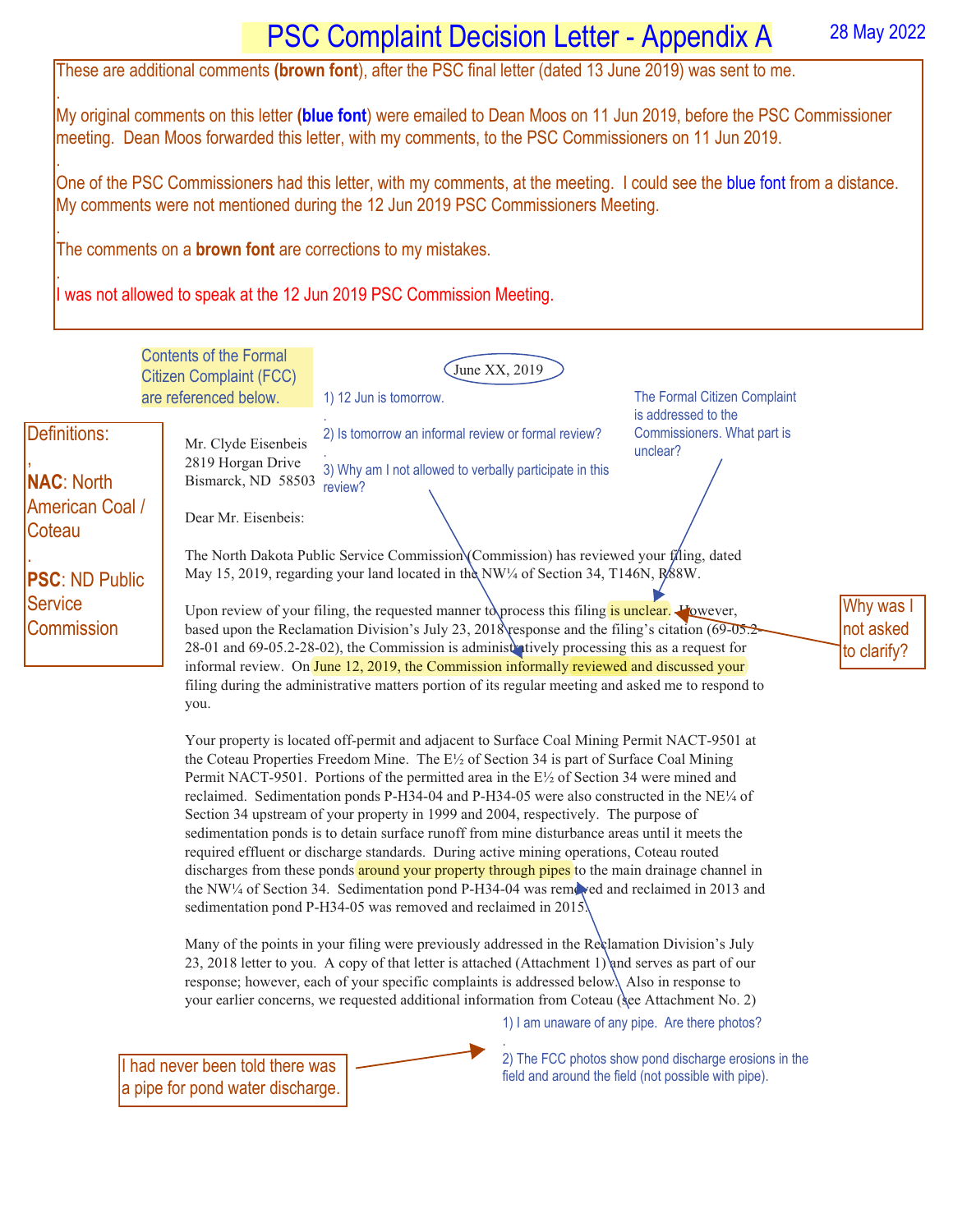Mr. Clyde Eisenbeis June 12, 2019 Page **2** of **7** 

regarding the diversion/road ditch and erosion on your property. Coteau's response is provided in Attachment No. 3.

**Complaint No. 1**: *Constructed a diversion ditch on farmland creating a new affected area outside the permit area without a PSC permit revision and without Landowner consent, no associated reclamation plan or performance bond, and resulted in loss of crop income.*

Reclamation Division staff noted on several occasions an existing diversion located on the east side of your property in the NW $\frac{1}{4}$  of Section 34 (off-permit). We are uncertain who constructed this diversion or when it was constructed; however, it was in place well before the adjacent area was permitted, mined, and reclaimed. This diversion flowed to the north until it intercepted the south road ditch of the road between the NW $\frac{1}{4}$  of Section 34 and the SW $\frac{1}{4}$  of Section 27.

On August 28, 2007, Coteau submitted the application for Revision No. 30 to Surface Coal Mining Permit NACT-9501. This revision proposed changes to the postmine topography and watershed boundaries in the NE<sup> $\chi$ </sup> of Section 34. The size of watershed 14-14 (most of the area controlled by sediment pond P-H34-04) decreased slightly (5 acres smaller than premine) but the size of watershed 14-15 (most of the area controlled by sediment pond P-H34-05) was increased by 132 acres. The combined area of watersheds (14-4 and 14-15) increased by a total of 127 acres. Revision No. 30 also proposed some land use changes for the NE¼ of Section 34 including changing the postmine land use of a portion of the watersheds from cropland to native grassland. Attachment 1 includes maps depicting pre- and post-mine watersheds 14-14 and 14- 15.

Due to the changes proposed by Revision No. 30 (increased watershed size and changes to the post mine topography), Coteau was asked to provide additional documentation that downstream areas would not be adversely affected by the increased watershed size of watershed 14-15. Coteau updated the Probable Hydrologic Consequences (PHC) section of the permit to address these concerns. Their analysis compared the premine watershed characteristics to those proposed in Revision 30. A standard and commonly accepted watershed flow model was used to predict runoff velocity and volumes from the revised watershed areas and these values were compared to the premine conditions using the same models. Attachment 1 includes the results of that modeling (Table 3 of Section 2.2.5 of Permit NACT-9501).

The model predicted the peak discharge rate (velocity measured in cubic feet per second or cfs) and total runoff volume measured in acre-feet (ac-ft). Three different rainfall events were and total runoff volume measured in acre-feet (ac-ft). Three different rainfall events were<br>modeled: a 2-year, 24 hour rainfall event (1.93"), a 10-year, 24 hour rainfall event (3.12"), and a 25-year, 24 hour rainfall event (3.63"). Peak discharge and total runoff volumes were calculated at the control point (the point where the sedimentation ponds would have discharged) for each watershed and then for the combined flow of both watersheds. The combined total discharge rate and flow volume is simply the sum of the two watersheds. While the calculated peak

If it rained 100,000 gallons of water, the rain water would soak into the ground. If a 100,000 gallon tank were discharged through one valve in the tank (over the same time span), it would result in erosion.

north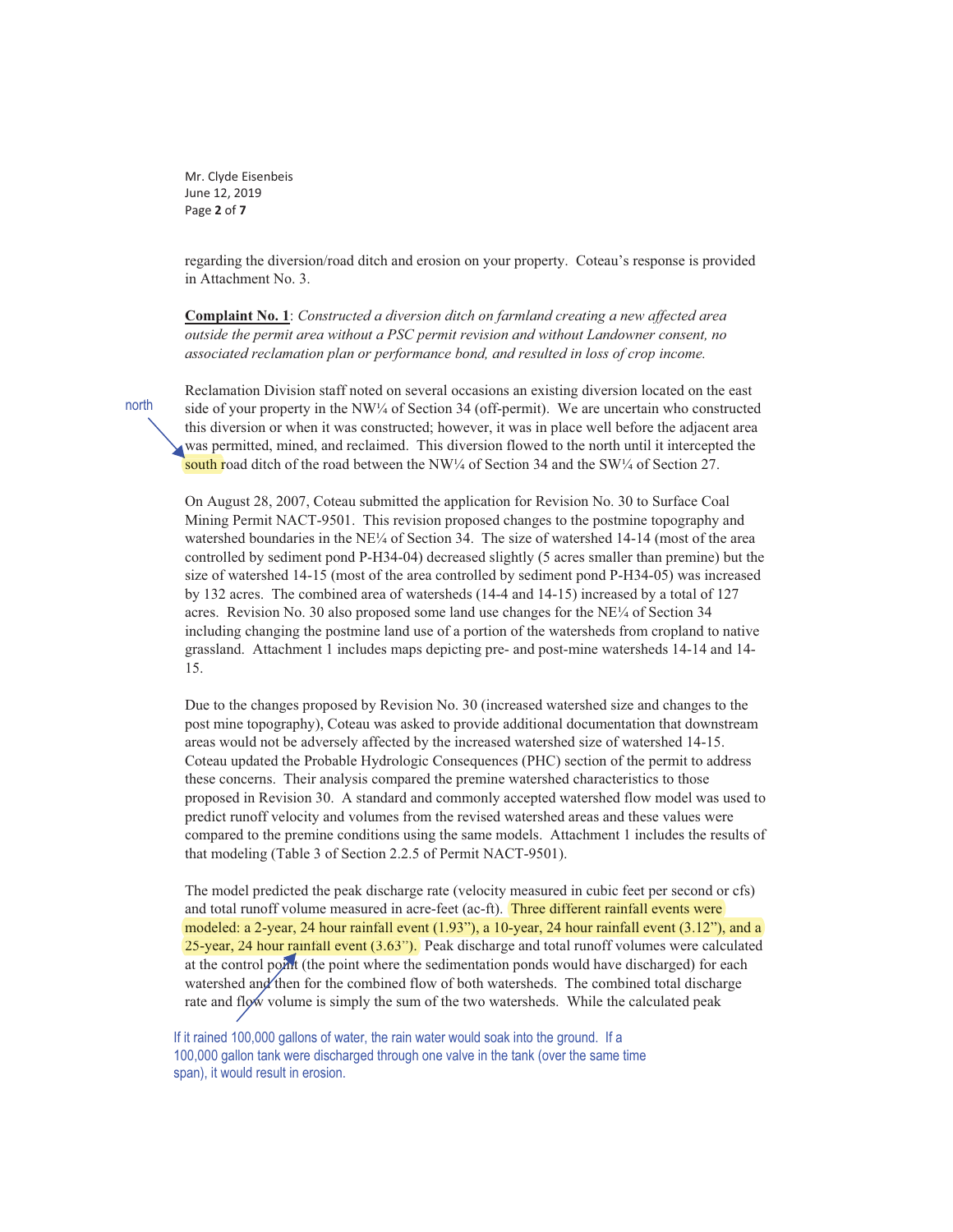Mr. Clyde Eisenbeis June 12, 2019 Page **3** of **7** 

discharge and total runoff volume of watershed 14-15 increased over premine conditions, the peak discharge and total runoff volume of watershed 14-14 decreased, and the sum total peak discharge and total runoff volume for both watersheds (or that which would flow in the diversion) actually decreased.

As part of our review of Revision No. 30, Reclamation Division staff have reviewed the flow modeling provided by Coteau and have determined the parameters and assumptions used were appropriate and reflected the actual conditions. In response to your concerns, staff again modeled both watersheds and the results of our independent modeling are similar to those provided by Coteau in Revision 30. The results of our modeling are also included in Attachment 1.

Photos are more accurate than models.

Our analysis shows that even though the total combined watershed size increased after reclamation, the expected total flow rates and volumes are less than the premine condition. This is due to a number of reasons but is primarily due to the reclaimed or postmine watersheds being less steep than the premine watersheds. The premine average slope of watershed 14-15 was 12.7% and the postmine average slope is 4.4%. In addition, the soils with a higher runoff potential (shallow and claypan soils) that were common in the premine watershed were replaced with deeper, loamy soils with higher infiltration rates and lower runoff potential. In addition, there is less cropland and more native grassland in the reclaimed watershed than in the premine watershed. The perennial native grassland vegetation generally has a lower runoff potential than cropland.

North Dakota Century Code 38-14.1-24(8) requires that mining companies "minimize disturbances to the prevailing hydrologic balance at the mine site and in associated offsite areas and to the quality and quantity of water in surface and ground water systems both during and after surface coal mining operations and during reclamation." As part of Revision No. 30, the Reclamation Division determined that although the combined watershed size increased following mining and reclamation, the combined peak discharges and total runoff volume decreased or was near premine conditions. Therefore, there would be no adverse effects to the downstream areas as a result of the changes proposed in Revision No. 30. Revision No. 30 was approved on January 9, 2009.

As previously stated, the original diversion was constructed many years prior to mining and reclamation. At the time that Revision No. 30 to Permit NACT-9501 was approved, Coteau demonstrated that the changes proposed by Revision No. 30 would not have adverse effects on downstream areas and the Reclamation Division concurred. The condition or the functionality of the existing diversion on your property was not evaluated at that time since the Reclamation Division found that the actions proposed by Revision 30 would not result in adverse effects to downstream areas, i.e., the calculated combined flows of reclaimed watersheds 14-14 and 14-15

Water table elevation measurements are more accurate than models.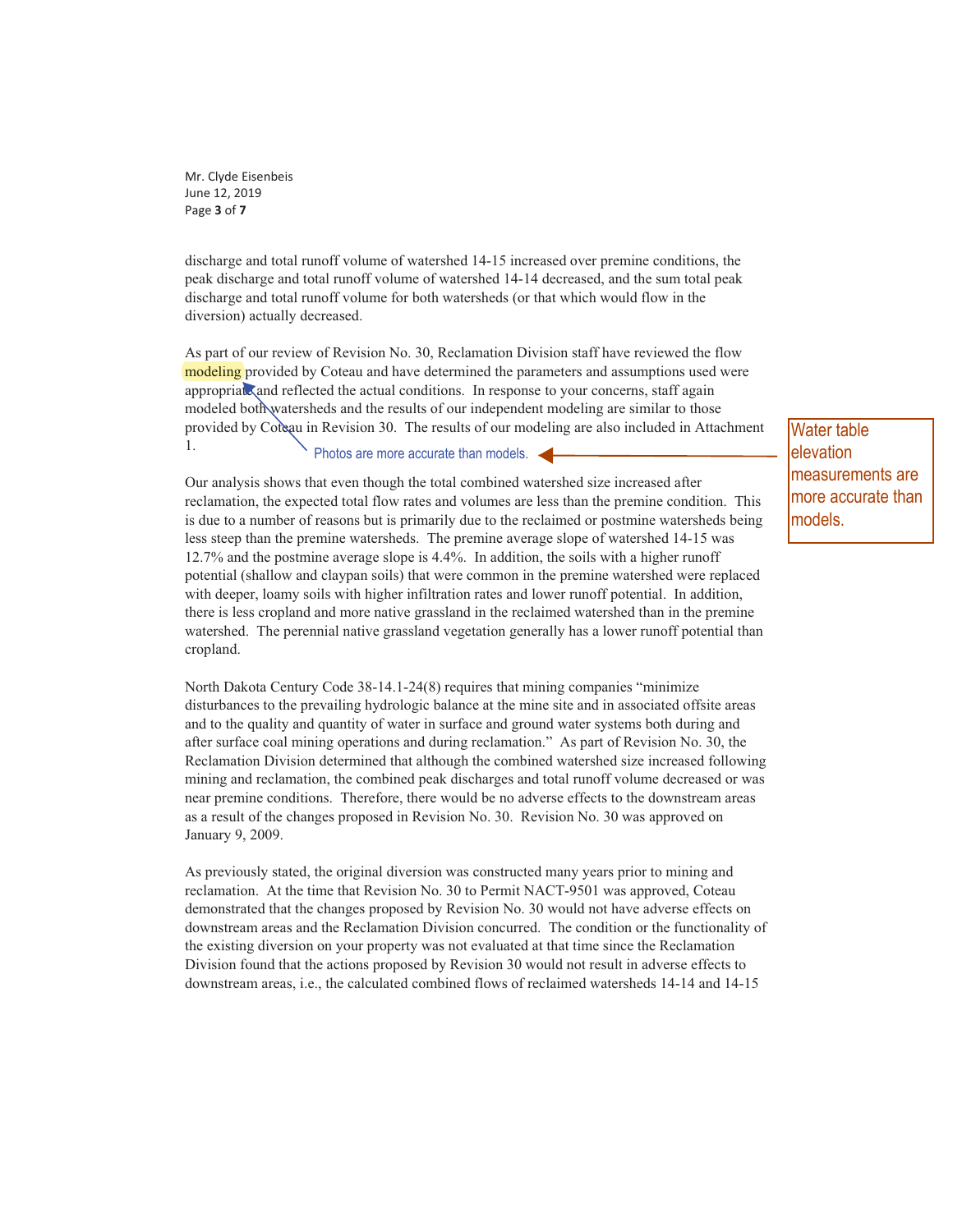NAC deepened the original diversion ditch. PSC Memorandum 6 to Mine Operators, March 8, 1995: "Listed below are specific activities and types of disturbances which are included under the scope of 'Surface Coal Mining Operations,' as defined in NDCC Section 38-14.1-02(33). These activities and disturbances must be conducted within the boundaries of a surface coal mining permit."

NDCC Chapter 38-14.1-01 (1) ... disturbances of surface areas ... by damaging the property of citizens --- NDCC 38-14.1-02 (35 b) includes adjacent land.

Mr. Clyde Eisenbeis June 12, 2019 Page **4** of **7** 

NAC modified the diversion ditch. NAC is not allowed to disturb land outside the permit area. 1) NDCC 38-14.1-02 (35 b) includes adjacent land. 2) NDCC 38-14.1-24 (8 g) requires avoiding natural channel deepening.

are less than the premine condition. Our re-analysis of this finding in response to your concerns reaffirms our original finding made in 2009 when Revision No. 30 was approved.

The Reclamation Division was not involved in the reconstruction of this diversion and continues to view this issue as a matter between Coteau and the landowner. We do not view reconstruction of the diversion as a mining related matter and therefore, it is not subject to our jurisdiction nor was it an activity that required to be permitted.

NAC deepened the diversion ditch because the mining pond water overflowed onto the Esther Eisenbeis farmland. The mining pond is mining related. Pond netting was found in numerous places on the farmland.

This is incorrect. When the farmland creek is filled, water flows north and south. The land elevation is almost

For proof, look at the increase in water table

elevation increases a half mile south of the farmland (the opposite direction

Coal mining pond water is coal mining

level. .

of Lake Sakakawea) beginning in 2011.

related.

.

This is my mistake, based on my misunderstanding of information from the ND Water Board.

The PSC never informed me of any mistakes I had made in the **Complaint** 

.

.

**Complaint No. 2:** *Discharged more than 7 billion gallons of surface coal mine disturbed area pond water from within the permit area onto the adjacent farmland which resulted in gullies,*  loss of topsoil, and loss of crop income from the farmland (impact of permit area of the permit area of topsoil) *without a PSC permit revision and Landowner consent.*  ponds P-H34-04 and PS-H34-05. What are the correct numbers and dates?

It appears that the pond discharges listed on Appendix F of your complaint are **all** of the pond discharges from the Freedom Mine for the time period of January 1, 2011 through June 25, 2018. Currently there are 68 active discharge points (sediment ponds) at the Freedom Mine and only a small portion of the discharge points drain to your property. A total of eight discharge points, discharge points no. 38 (Sump S-I02-01), 47 (Pond P-I02-02), 50 (Pond P-I03-01), 59 (Pond P-H34-01), 61 (Pond P-34-04), 85 (Pond P-H34-05), 148 (Pond P-W11-01), and 155 (Pond P-W03-04), are the only discharge points/ponds that could have discharged to your property, all of the other discharge points/ponds discharged to other watersheds. Of the 8 discharge points/ponds, all have been reclaimed with the exception of Ponds P-W11-01 and P-W03-04. As previously stated, pond discharges from sedimentation ponds P-H34-04 and P-H34-05 were routed around your property via a pipe discharge during mining and reclamation. Only when these ponds overflowed, did they flow through the old field-engineered diversion and/or  $\arccos$ your property.

It should be noted any pit water (i.e., groundwater) encountered in the west mine area  $\bullet$  the Freedom Mine is pumped to the legal drain/Antelope Creek which flows to the south, away from your property. It should also be noted that sedimentation ponds only detain surface runoff that would otherwise have flowed down the natural drainages had the ponds not been in place. Generally, the water in the sedimentation ponds is eventually discharged when it meets the required North Dakota Department of Environmental Quality discharge standards. So the effect of the sedimentation ponds on hydrologic balance is to delay the timing of the flow event to the downstream drainage. Sedimentation ponds do not necessarily increase the volume of water that flows through a drainage system, it only affects the timing of the flow event.

There is evidence that there has been a long-term erosion problem in the NW¼ of Section 34. Historical aerial photographs provide evidence of erosion prior to mining and reclamation. Google Earth contains aerial photos dating back to 1995, prior to any mining having taken place in the watersheds above your property. The 1995 aerial photo shows the same erosion and

Coal mining pond water discharge into the farmland creek spans two miles of flooding from from Wayne Eisenbeis farmland (south of the Esther Eisenbeis farmland) to Lucille Sailer farmland (north of the Esther Eisenbeis farmland). Over a span of more than 100 years, this had never happened before.

This happened because NAC discharged water from coal mining ponds into the farmland creek.

## **Water Table MP03-P01B** (elevation in feet)

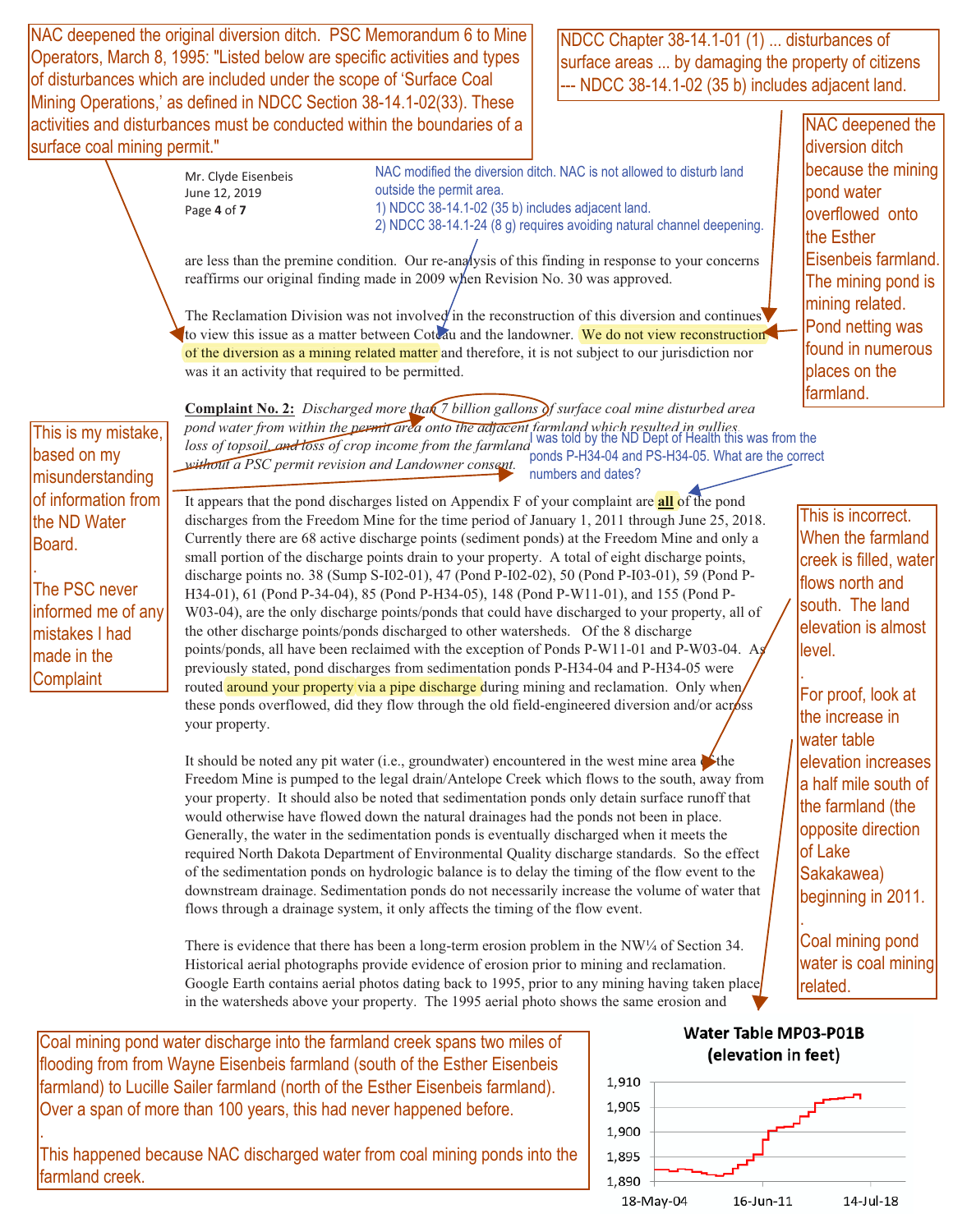While LIDAR may not have "absolute accuracy" (not exact elevation) it does have "relative accuracy" (does have accurate elevation changes). On FCC page 10, the red lines may not be exactly at an elevation of 1890, 1900, and 1910, but the changes in elevation are accurate.

Mr. Clyde Eisenbeis June 12, 2019 Page **5** of **7** 

The NAC image, dated 1977, is almost identical to FCC Page 9, If the NAC photo were taken in 1977, the image would show solid prairie grass on the NAC land, not NAC changes to the land.

drainage patterns as pointed out on Page 9 of 17 of the PSC and OSMRF Complaint: Eisenbeis Farmland. In addition, Attachment No. 4 includes aerial photos from 1977 and 1996 that show similar erosion and drainage patterns. We believe the field-engineered diversion was constructed as an attempt to minimize runoff and reduce erosion well before the adjacent area was permitted, mined, and reclaimed. As previously pointed out, runoff from the upstream areas was routed around your property during mining and reclamation activities via pipe discharges to natural drainage at the north end of property. Runoff from upstream areas continues to be routed around property via the reconstructed diversion.

On page 10 of 17 of the complaint, you provide a map showing elevations of  $\sqrt{\omega}$  property in 1970 and 2015. You allege that the differences between the two surveys is due to erosion on your property. Although there are some slight differences in elevation, we believe this is most likely due to differences in technology. Please note that the 1970 contours (red color) are on a ten-foot elevation contour, i.e., there is ten feet of elevation difference between elevation ten-foot elevation contour, i.e., there is ten feet of elevation difference between elevation<br>contours. The 2015 contours are on a 2-foot elevation contour and were most likely derived from LIDAR, a much more sophisticated and accurate method of producing surface contour maps. The index contours (elevations 1890, 1900, 1910, and 1920) for the two surveys actually align very well. We believe that the slight differences between the two surveys is the result of different survey methodologies and accuracies and not the result of erosion.

The only time when there would have been flows across your property from the upstream areas east of your property during mining and reclamation is when the ponds overflowed due to a significant runoff event in excess of the design standards. The ponds were designed to contain a 10-year/24-hour storm event. Pond overflows are acceptable provided that water levels of the ponds are maintained at a level below which an adequate amount of water storage is provided to contain a 10-year/24-hour storm event.

We are aware that the rebuilt diversion overflowed twice, **both times in 2014.** One overflow event took place on the south end of the reconstructed diversion and was likely due to snow blocking the diversion channel making it non-functional during a snow*mel* event. The other overflow event took place in August 2014 following a significant rainfall event in excess of the design standard that caused sediment pond P-H34-05 to overflow. The watershed 14-15 outlet into the reconstructed diversion washed out causing the diversion to overtop. The pond overflow was not considered a violation since adequate storage was provided in sediment pond  $P-34-05$  to contain a 10-year/24-hour event. We are aware that the erosion as sociated with these events was repaired by Coteau.

Any erosion that has taken place while the diversion has been functioning as intended (i.e., taking runoff water from upstream areas around the east side  $\beta$ f your property), is not likely to have been caused by runoff from the upstream watersheds. **S**imply put, the diversion prevents runoff from the areas above the diversion from flowing across your property. Therefore, the

> 1) This contradicts the PSC photos and reports. The diversion overflowed in 2011, 2014, and 2017. See FCC photos on pages 8 and 9 and in the PSC/Inspection Report dated 26 Apr 2018 (Appendix C at Beulah.FoxPing.com).

The PSC took photos in 2011 and 2014. If there was no pond water overflow why did the PSC take photos of the Esther Eisenbeis farmland? Where are the photos of NAC land? The PSC took photos of the adjacent, but not of NAC land?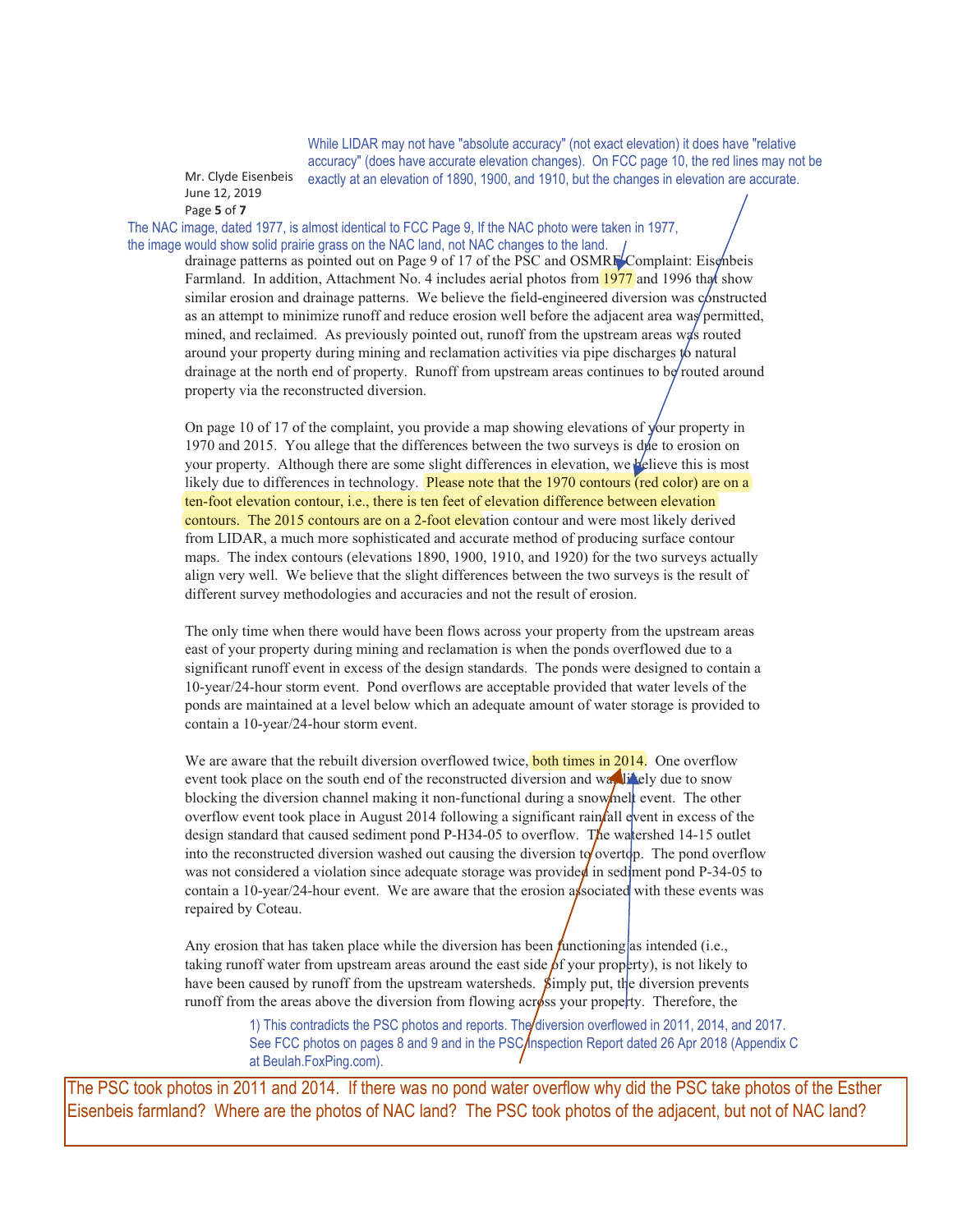II had never been told there was a pipe for pond water discharge.

Mr. Clyde Eisenbeis June 12, 2019 Page **6** of 7

There is an erosion path directly to the ponds FCC pages 8 and 9.

netting at many locations on the farmland. Mining pond water did flow onto the farmland.

There were many clumps of pond water

1) I am unaware of any pipe. Are there photos?

. 2) The FCC photos show pond discharge erosions in the field and around the field (not possible with pipe).

The PSC took photos of the farmland erosion on 31.Aug.2011 and on 16.Sep.2014. This is mining related.

This is my mistake, based on misunderstanding of info from the ND Water Board.

NAC pond water discharge filled the farmland creek. This water seeped into the ground and raised the water table located 0.5 miles south of the farmland (the creek flowed north). That water table elevation increased to the same elevation as the farmland, which flooded the southwest corner of the farmland. The pond water discharge also flooded Lucille Sailer's farmhouse basement (less than 0.25 miles from the creek).

activities in the watersheds above your property in the NW¼ of Section 34 in accordance with our surface coal mining laws and regulations. The Commission cannot require Coteau to repair erosion that is not the result of mining and reclamation activities. **Complaint No. 3:** *This same 7 billion gallons of surface coal mine disturbed area pond from* 

erosion observed on the cropland portion of your property is not caused by runoff from the upstream portions of the watershed as the runoff from the upstream areas (Coteau property) is intercepted by the diversion and does not flow across the cropland portion of your property.

The Reclamation Division has determined that Coteau conducted mining and reclamation

within the permit area water entered the farmland creek which resulted in flooding the southwest *corner of the farmland which caused the loss of crop income (impact outside the permit area, without a PSC permit revision and without Landowner consent).*

As stated in our response to Complaint No. 2, only a small fraction of the discharges from the Freedom Mine listed in Appendix F actually flowed through your property. Water discharged from ponds P-H34-04 and P-H34-05 while they were in place would not have affected the drainage channel through your property as these ponds were discharged via pipe around your property and entered the natural drainage at the very north edge of your property and continued to flow to the north through the natural drainage to Lake Sakakawea. Currently, only discharges from ponds P-W11-01 and P-W03-04 would flow through your property and those discharges flow through the natural drainage that runs through the center portion of your property.

The creek was dry most of the time for more than 100 years. There was no flooding of farmland, and there were no cattails. After the pond water discharge started, the creek was filled with water all the time, farmland was flooded, and cattails appeared.

To date, there have been no mine pond discharges to the western-most drainage channel (the cattail area is located in or near this drainage channel) through your property. Flows in the western-most drainage channel are from an entirely undisturbed watershed located south and west of your property. A significant portion of this watershed is not even within the permit area.

**Complaint No. 4:** *Modified a Mercer County road ditch making it deeper in order to convey the large volume of water discharge away from the coal mine that resulted in blockage of historical direct ramp access to the farmland (such construction was done outside the permit area without a PSC permit revision, without Landowner consent, and without a Mercer County permit)*

Similar to the construction of the diversion, we view the **deepening of the road ditch** and property access as a matter between Coteau and the lando wner. We do not view it as a mining related matter and as such is not jurisdictional to the Commission.

Although mining and reclamation activities modified the watersheds upstream of your property, we believe the demonstration has been made that Coteau has minimized disturbances to the prevailing hydrologic balance at the mine site and associated offsite areas as required by North Dakota Century Code 38-14.1-24(8). Any erosion on your property that was the result of mining

NAC modified the diversion ditch. NAC is not allowed to disturb land outside the permit area. 1) NDCC 38-14.1-02 (35 b) includes adjacent land. 2) NDCC 38-14.1-24 (8 g) requires avoiding natural channel deepening.

NAC deepened the original diversion ditch. Per PSC Policy Memorandum 6: Activities covered by coal mining => ... specific activities and types of disturbances ... as defined in NDCC 38-14.1-02(33) ... disturbances must be conducted within the boundaries of a surface coal mining permit.

NDCC Chapter 38-14.1-01 (1) ... disturbances of surface areas ... by damaging the property of citizens --- NDCC 38-14.1-02 (35 b) includes adjacent land --- NDCC 38-14.1-24 (8 g) requires avoiding natural channel deepening.